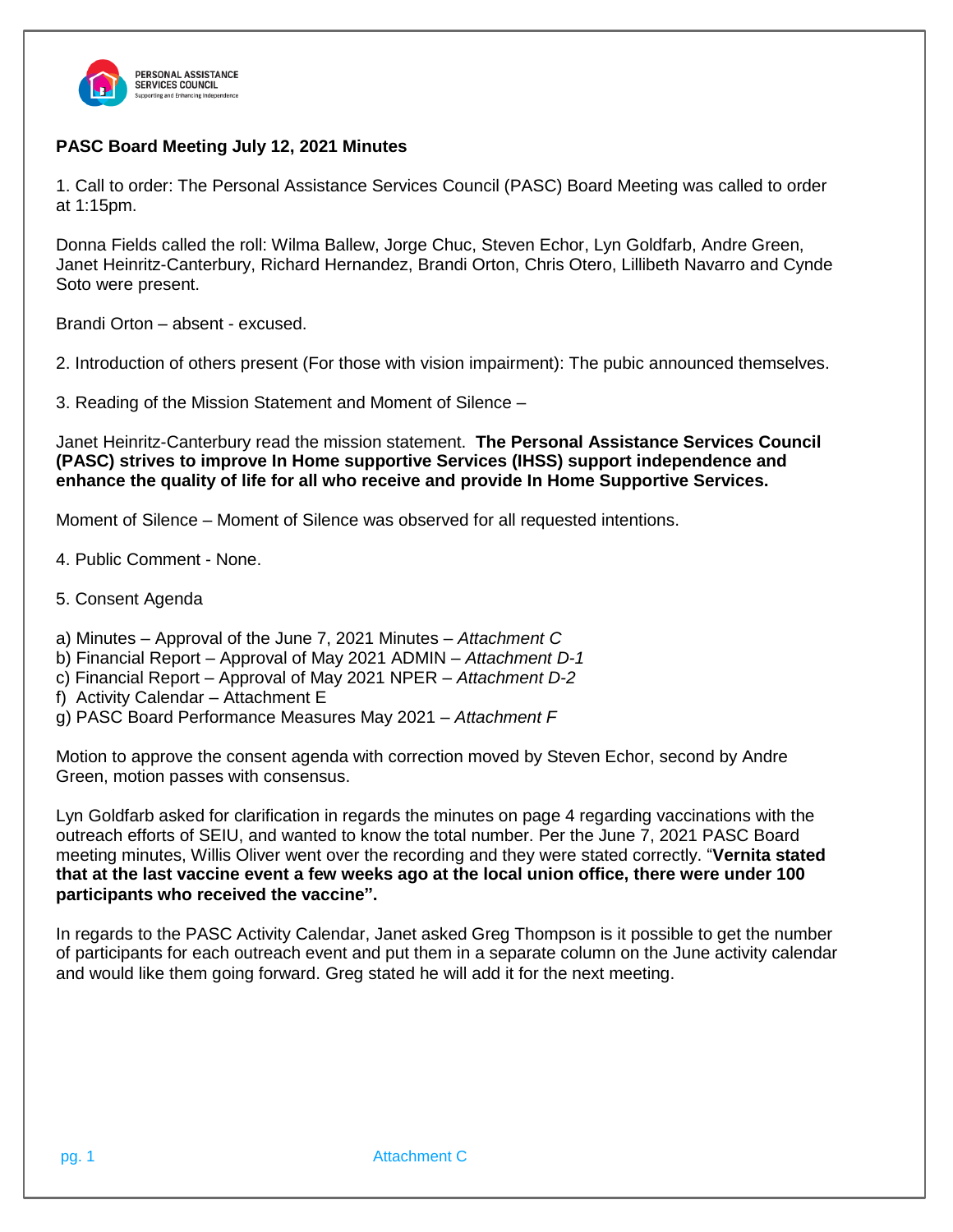- 6. Board Chair Report Janet Heinritz-Canterbury
	- a) General Comments/Board Comments: Janet talked about a bill regarding SSI and that there is an effort to improve SSI benefits and she encouraged the Board to be aware of this bill. Debi Hight stated that she will briefly talk about it and this is not an actual bill.

Steven Echor commented and stated that it was his understanding that SSI was going to give a raise to is recipients.

Janet also talked about the conversation she had with Sherri Cheatham in regards to DPSS' responsibilities, roles and limitations to the Board's questions at the Board meetings as well as if they can work out some strategies or collaborations that would address the various issues that are raised.

Janet asked the Board for comments:

Steven commented and stated he would like some encouragement or assurance that their input would be taken seriously.

Lyn commented and stated she feels that the Board need to have more of a conversation about certain items and have a dialog versus having the answers put in the minutes for the next meeting.

Chris Otero commented and stated she likes the idea of a dialog and stated that for those who participate in the Board meetings from DPSS, she does not a have a clear picture of what their area of responsibility is and it feels like when questions are asked, an answers can't be given on the spot and then she stated that if the Board were able to have their questions before the Board meetings in advance, the correct person from that department could answer that particular question.

Janet responded and stated that if the Board members want to have a dialog or have questions for DPSS, to please let her know and she would get that information to DPSS and the right representatives can participate in the meetings.

Jorge Chuc commented about certain items that could not be discussed with DPSS that were never resolved.

Donna Fields commented about the DPSS report and would like more of a dialog versus hearing numbers and would like to know where they came from so that the Board can also understand them and she asked about DPSS' chain of command.

Janet stated that Sherri and she had a conversation about the statistics and the numbers in the supervisorial districts and how the information is not up to date and Sherri gave Janet the link to the updated and current numbers and information for IHSS and Janet stated that she will send the link to the Board and they can use this information when speaking with their representatives.

Cynde Soto commented and said that she does not know which programs and services that are under which department so it is hard for her know what questions to ask to get information.

Lyn suggested that DPSS make a presentation about what DPSS is doing and what are the key issues that they are facing and how it relates to the work PASC is doing with consumers.

pg. 2 Attachment C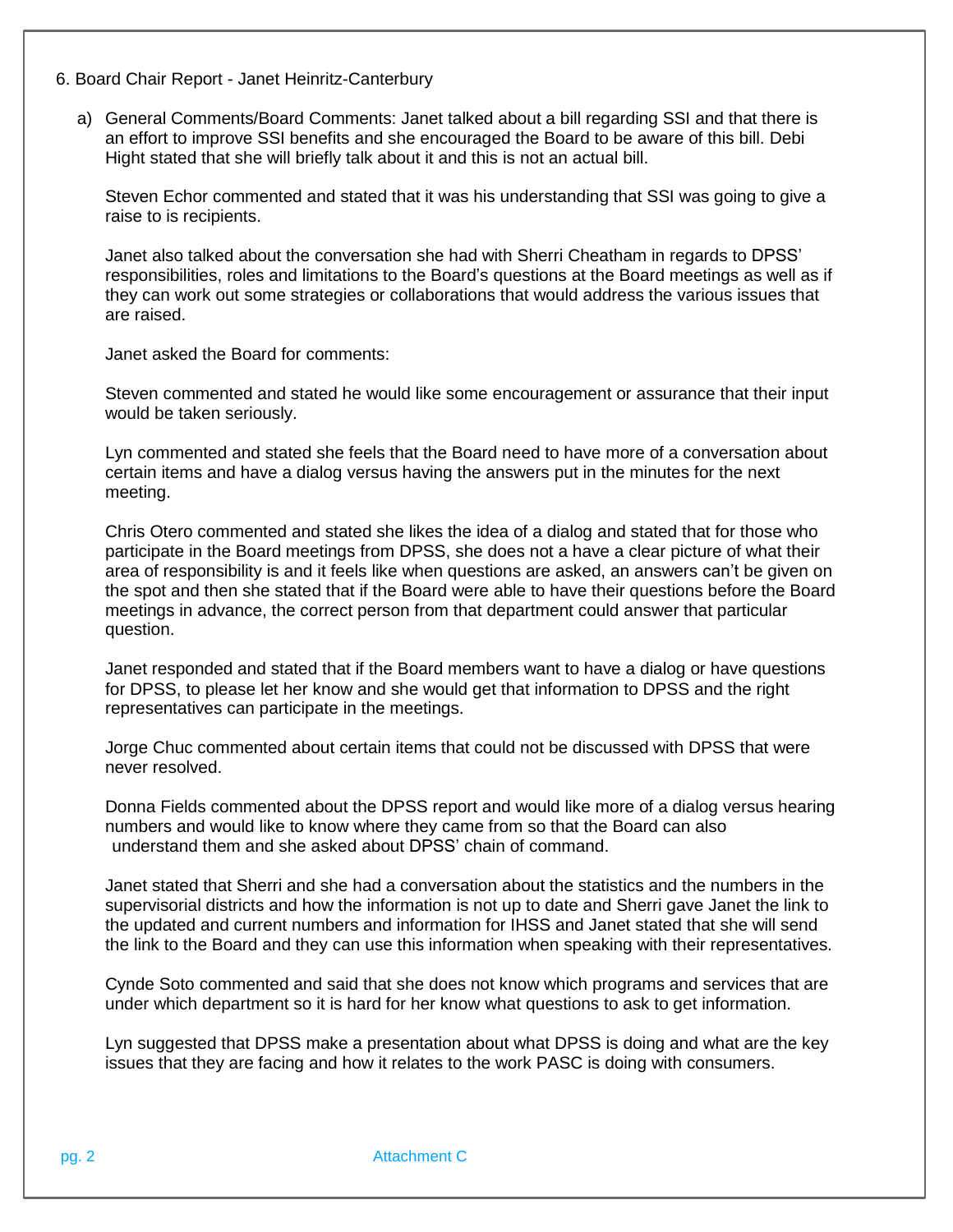- 7. Executive Director's Report Greg Thompson
	- a) Executive Director's General Board Discussion:

Greg Thompson acknowledged and stated that July 1<sup>st</sup> is when PASC starts its new fiscal year and PASC is starting its new contract with DPSS and finishing the 3-year PASC expansion plan. He commented on the responses from the Board and the importance of their role and LA County is providing oversite for IHSS.

Greg reminded the Board about the three-year PASC Expansion Plan and getting the right people in the right place and he feels that this was accomplished and doing excellent work yet challenging. He also stated that moving forward, the plan is to focus more on continuing to develop the PASC staff and provide them with more skills, responsibilities and more opportunities. He feels that if these goals are fulfilled, the staff can do more work and serve its constituents. He also stated that there are more goals to be completed. He talked about the re-opening of PASC and the uncertainties of the new variant, vaccines and COVID-19 cases.

Greg also talked about the last 3 months being the busiest for PASC in regards to the contract monitoring audits and the new federal guidelines as well as the COBRA Subsidies. He also stated that PASC has received notice from SEIU where they want to start talking about collective bargaining as well as he talked about that process. He stated that the SEIU MOU ended but will stay in effect until they bargain for a new contract and this will give an opportunity to try to improve conditions for providers. He also talked about the technology PASC has purchased and is using to be in compliance with the federal requirements for security and what it entailed.

Greg also reminded the Board that a few months ago he presents a report that was done by the California State Auditor Controllers about some of the struggles that people on IHSS are having. He stated that at PASC, they are hearing from consumers that they are unable to meet their needs and they are receiving multiple lists, as well as exhausting those lists of providers, yet still not able to find a provider which can result in hospitalization. He states that PASC is trying to find more IHSS providers and ensure that these providers are able to perform the tasks and are available that they claim to be and the consumers are able to hire providers which has been a complicated process. He also stated that other PA organizations are having the same issues and he talked about the difficulties of the BUAP. He also feels that PASC needs to focus on the mandate, the core responsibilities with the registry, the health plan and the NPER.

Greg also talked about the Board goals and the Annual Report that has to be turned into the County of Los Angeles on September 30, 2021 and it will include what the PASC goals are. He asked the Board in the August meeting they can have a conversation about what the Board would like to do.

Greg added and commented on a prior Board conversation regarding DPSS and he stated that a better working relationship would be great but a lot of the questions that are asked are beyond DPSS and the Board should broaden how DPSS is viewed and he encouraged them to keep this in mind and advocate outside of DPSS. He also reiterated about the Board going to either their DPSS representative or their BOS Deputy and speak and meet with them and share their concerns. He also stated that since we are coming out of COVID, he is seeing things from the federal government and the state government such as money for career development for IHSS providers, care giver training, and other organizations such as the South Central ARDC. He also talked about the governor's master plan on aging and what will be implemented as well as he stated that this will the time to come together and strategically look at ways to advocate for the constituents PASC serves and the state will be looking for feed-back.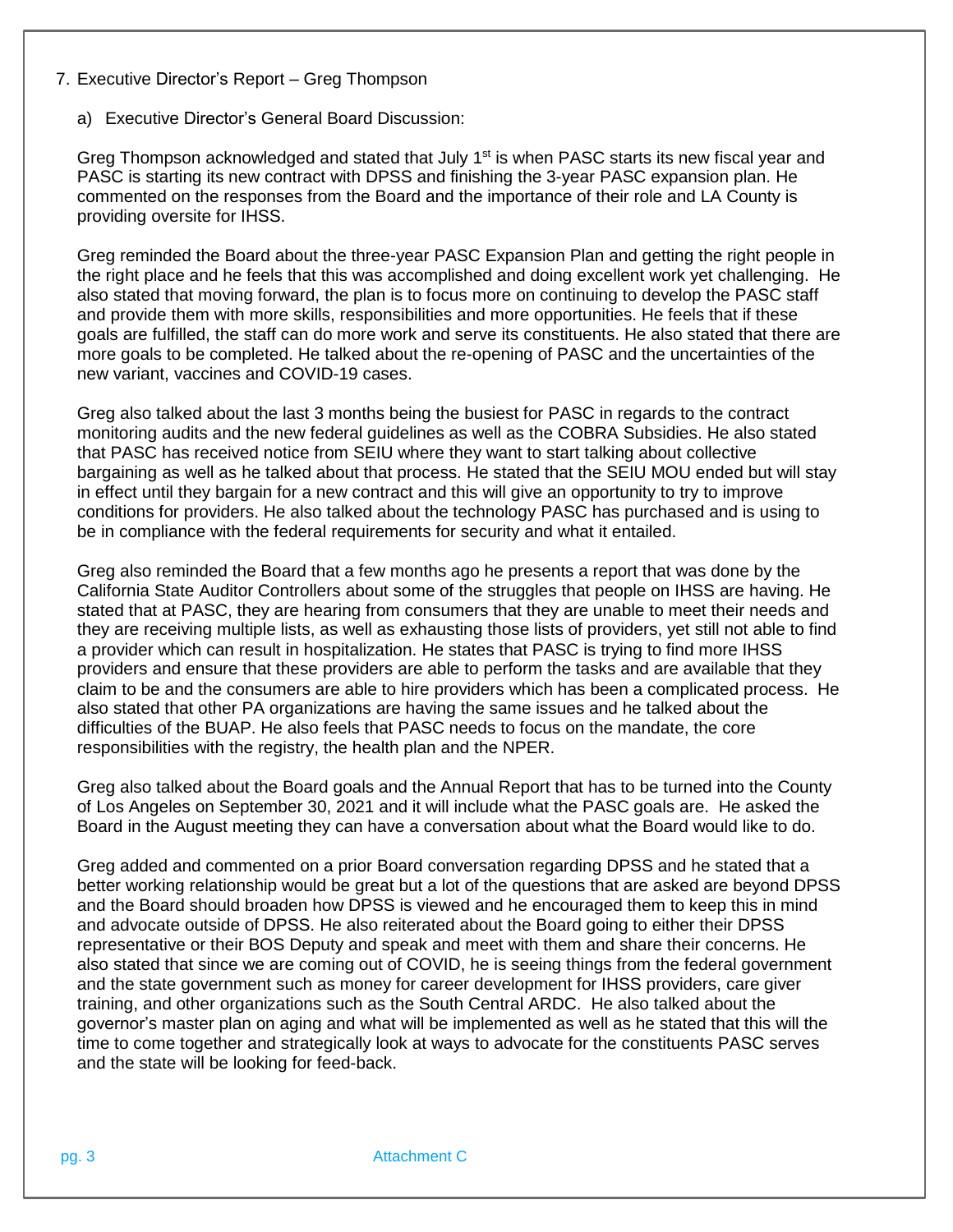Lillibeth Navarro asked if there is a way PASC could broker an agreement or a working relationship between PASC's Registry and the Union with regard to consumer needs with PASC being the go-

between. Greg stated that PASC can try to do that and this would be time to asked these questions since PASC and the Union will be going in to collective bargaining. Greg also stated that the state is working in a state-wide back-up program and PASC needs to be part of those conversations. He also talked about the letter that PASC signed on to support the Union for career development and PASC is a stake-holder of the Resiliency Training Grant that the Union received.

Steven asked should he try to meet with his DPSS representative one on one or collectively. Janet stated that she will take of it and that her and the other DPSS appointees met with their representative last year and talked about what the meeting was about and believes that the appointees should meet with DPSS collectively and be clear about they convey.

Donna commented about putting ads in Santa Monica in the Santa Monica Daily and stated that it has all types of information for all over Los Angeles and feels that it is a good newspaper to advertise for providers. She also asked Greg about the PASC re-organization and he reiterated what he stated earlier and went over it and he stated that a new department was created (Provider Services) and provided more staff training on customer service and other elements such as security training as well as created more leadership roles in the different departments. He also added that there is a cost to run ads in the newspaper. He also stated that PASC is trying to recruit IHSS providers in the profession that are already certified but most of them are family members. He stated that this could be something the Board can speak with their representatives when they meet. Donna asked if PASC has brochures in Spanish and Greg stated that PASC's printing is translated in multiple languages but because of cost restraints, they will be focusing on a 5x8 card that has the basic information that will be given to DPSS which will be given to all new consumers as well as this card will be printed in multiple languages. Greg also stated that PASC is still developing its new website which will be in multiple languages as well. Greg also stated to Donna that if anyone needs the PASC brochure in Spanish, to contact PASC and it will be sent to them. Greg also stated that Spanish brochures will be sent to Donna.

Janet asked Greg about what he stated earlier regarding finding providers and the cost associated with newspaper ads and she stated that she is trying to understand the strategy to recruit new providers. Greg stated that they are working on a strategy and it is very costly to run a newspaper ad and he is trying to find other ways to do that than advertise in newspapers.

Donna asked if Greg received a response from the Star magazine and Greg stated that there were some responses but not a lot.

Lyn asked Greg if he is able to track the responses from the advertising and he stated that they can track based PASC technical capacity is but it is hard to track that information.

8. Report from SEIU 2015 – Wendy Duchen/Vernita Randall:

No Union representative.

9. DPSS: Ying Chan reported:

Maria Magallanes commented that she wants to reinforce what Sherri Cheatham told Janet that DPSS is here to assist and help in every which way they can. She also responded on a comment made by Chris Otero and stated that their department is large and they are broken up in different sections and explained what her section does. Her program is the IHSS Policy Section where they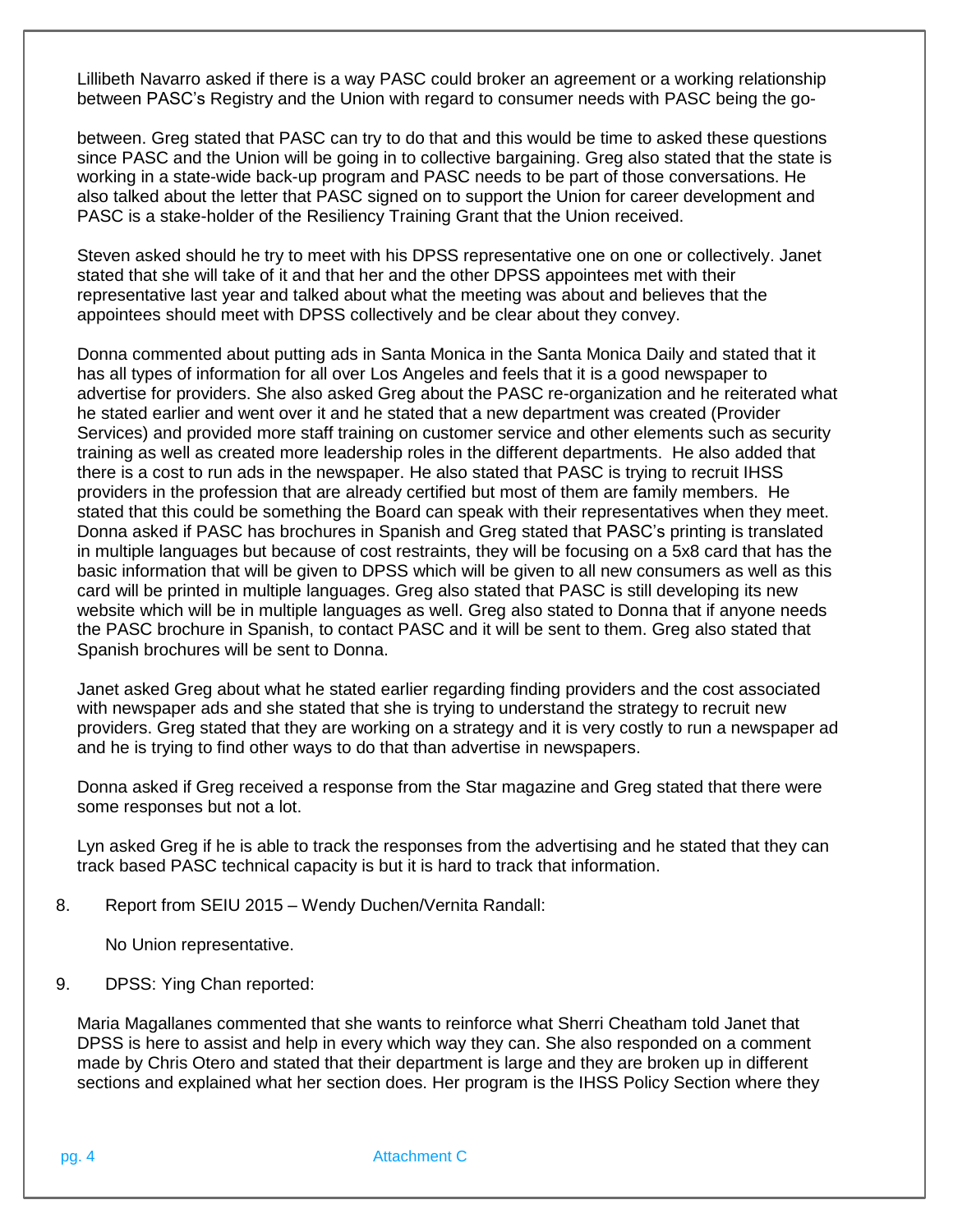get the instructions from the state on how to implement the IHSS program. The Policy Section writes the instructions for the DPSS staff to implement the changes in the program. The Policy Section

needs to answer all questions that are related to the implementation of IHSS programs and when and how the changes are implemented in the district offices who are the ones who implement the actual changes with social workers and their interaction with the recipients and the providers. She also stated that if the Board has questions and they are ready ahead of time, they would be better prepared with the individuals to answer those questions and Ying Chan can assist with answering some of the policy questions. She talked about changes that will be coming from the state budget and they will be able to present those changes. She stated the she did not know that the Board needed data per supervisorial district, and since Sherri provided Janet with the link, DPSS can provide those numbers monthly and be added to Ying's report.

Janet asked Maria about DPSS line operations and would they have information on the changes to the IHSS program and Maria said, yes. Janet stated that she will ask Ying about a bill concerning the contract mode. Maria states that their department has a legislative section that just handles bills and legislation at the state level, she stated that she has not seen the bill on contracting in IHSS but it would also be concerning for DPSS and how it will impact the consumers. Janet shared her concerns about this bill and would like someone to investigate it and would like to know what DPSS is doing. Maria stated that she will look into it and if there is any information after the meeting, she will share it.

| <b>TOPIC</b>                                         | <b>UPDATE</b>                                                                                                                                                                                                                                                                                                                                                                                                                                                                                                                                                                                                                                          |
|------------------------------------------------------|--------------------------------------------------------------------------------------------------------------------------------------------------------------------------------------------------------------------------------------------------------------------------------------------------------------------------------------------------------------------------------------------------------------------------------------------------------------------------------------------------------------------------------------------------------------------------------------------------------------------------------------------------------|
| <b>IHSS Helpline Data</b>                            | IHSS Helpline call data for May 2021:<br>Number of calls received: 127,097 with Average Wait Time 17:31<br>minutes.<br>Recipient wait time: 12:45 - these calls are handled by Social Workers.<br>Provider wait time: 18:39 - these are calls handled by Senior Clerks.<br>General inquiries/calls:<br>o Case updates/changes.<br>Payment/Timesheet issues.<br>$\circ$<br>Request for Provider Forms.<br>$\circ$<br>Request for Recipient Forms.                                                                                                                                                                                                       |
| <b>IHSS Stats</b>                                    | IHSS Caseload as of June 2021:<br>$\bullet$<br>$\triangleright$ Consumers - 237,634<br>$\triangleright$ Providers -191,903                                                                                                                                                                                                                                                                                                                                                                                                                                                                                                                             |
| <b>IHSS Outreach</b>                                 | We were notified on June 7, 2021 by CDSS that over that weekend,<br>CDSS emailed the Direct Deposit Outreach letters to providers who<br>utilized the ESP and would start mailing out the letters to non-ESP<br>providers on June 7 <sup>th</sup> , 2021. This letter was sent in English and Spanish<br>and included a blank SOC 829 - Direct Deposit Enrollment Form for<br>providers' convenience. The State has also posted the outreach letter<br>on the Direct Deposit page of the CDSS website. I forwarded the<br>information immediately to Mr. Thompson. On July 7, 2021, I further<br>provided the forms to him in all threshold languages. |
| <b>Electronic Visit</b><br><b>Verification (EVV)</b> | • 99.92% for the month of June 2021.                                                                                                                                                                                                                                                                                                                                                                                                                                                                                                                                                                                                                   |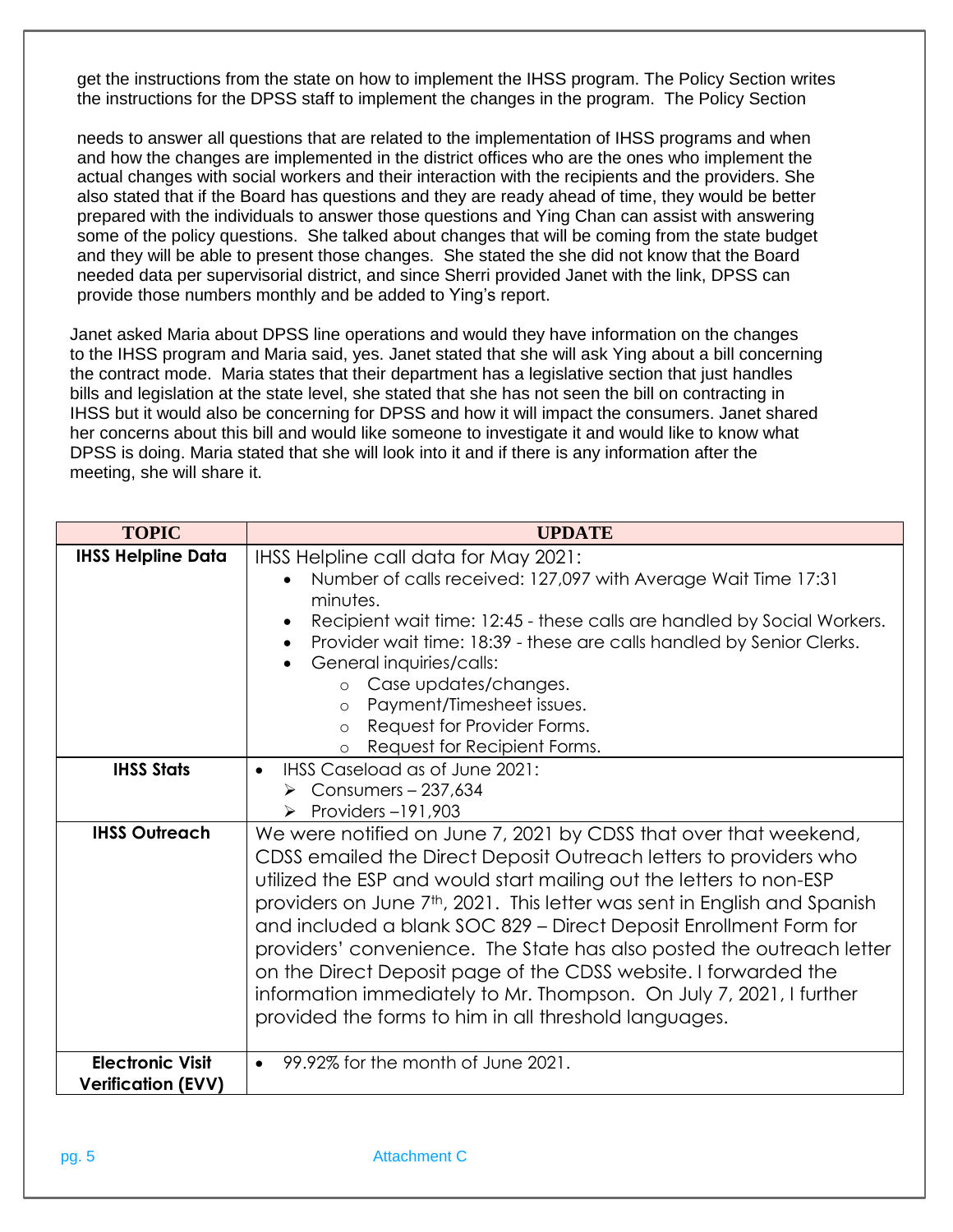| <b>Governing Board</b><br><b>Vacancies</b> | Denny Chan left in June. He was an appointee of the Department and we<br>$\bullet$<br>are in the process of opening the solicitation process. I will inform PASC<br>and the Governing Board when the Public Notice is published.<br>Andre Green Term Expired in October 2021. We will also include this<br>opening in the solicitation process. |
|--------------------------------------------|-------------------------------------------------------------------------------------------------------------------------------------------------------------------------------------------------------------------------------------------------------------------------------------------------------------------------------------------------|
| <b>IHSS</b>                                | We continue in our efforts to support the public with their needs for<br>DPSS assistance. We continue to primarily serve recipient and<br>providers via phone at the IHSS Helpline. The IHSS Helpline hours are<br>Monday thru Friday from 8am - 5pm, 1-888-822-9622.                                                                           |

Janet asked about when will the public notice go out for new DPSS appointments and Ying stated that she is waiting on an approval and she will let Janet know when she has the date.

Janet asked also asked about the direct deposit and Ying stated that it is a state law change effective July 1, 2022, and she stated that CDSS has the notice and forms on their website. She also stated that providers have many options other than direct deposit. Janet asked if the Board can receive the letters that was sent to the providers and Ying stated that Greg has the letters but she will send it to Janet.

Janet commented on the waiting time for consumers and asked if there are efforts to decrease the wait time and Ying stated that the waiting time correlates with the number of calls and the amount of staff is limited but comparing to previous month, it has gotten better. Janet also asked if the helpline has a prompt that says "the best time to call is??" and Maria stated that there are several messages on the call while the constituents are waiting and she is not sure if that is one of the messages but they can check to see if it can be added and she will take it back to Cynthia Schmidt.

Lyn commented on the direct deposit for providers and the letter and this should be a conversation to have with SEIU.

Janet asked Maria if DPSS can speak to someone in the legislative department regarding the policy and politics regarding the direct deposit and Maria stated that she would have to look and provide a response but she believes that it is related to EVV but not sure and she stated that EVV is federal. Janet also stated that this information should be involved in the minutes in some type of way.

Lyn asked a follow-up question from last month and asked if DPSS has lobbyists and what are the issues the DPSS and CDSS are focused on. Maria stated that the county as a whole has lobbyists and DPSS has to go through the CEO for any issue that DPSS sees that need attention from their department and reiterated that the section in their departments at DPSS that looks at legislation from the federal and state and they provide the information to the various programs and at that point DPSS has input and she explained their process and the approval processes as well. Ying commented from a statement made earlier and stated that DPSS does not promise to provide responses to Board questions but has responded to questions and forwarded them to the PASC staff and Janet. Ying also stated that she gathers all of the questions asked from the Board meetings and provides a response and emails them to the PASC staff.

Janet also asked if there was any new information on EVV and Maria stated no.

Donna thanked DPSS for their reports and that they are clear to understand.

10. Legislative Update – Debi Hight

Debi Hight reported on the future PASC Board meetings and the executive order that was issued in March 2020 that suspended some of the open meeting requirements to the Brown Act and the

pg. 6 **Attachment C**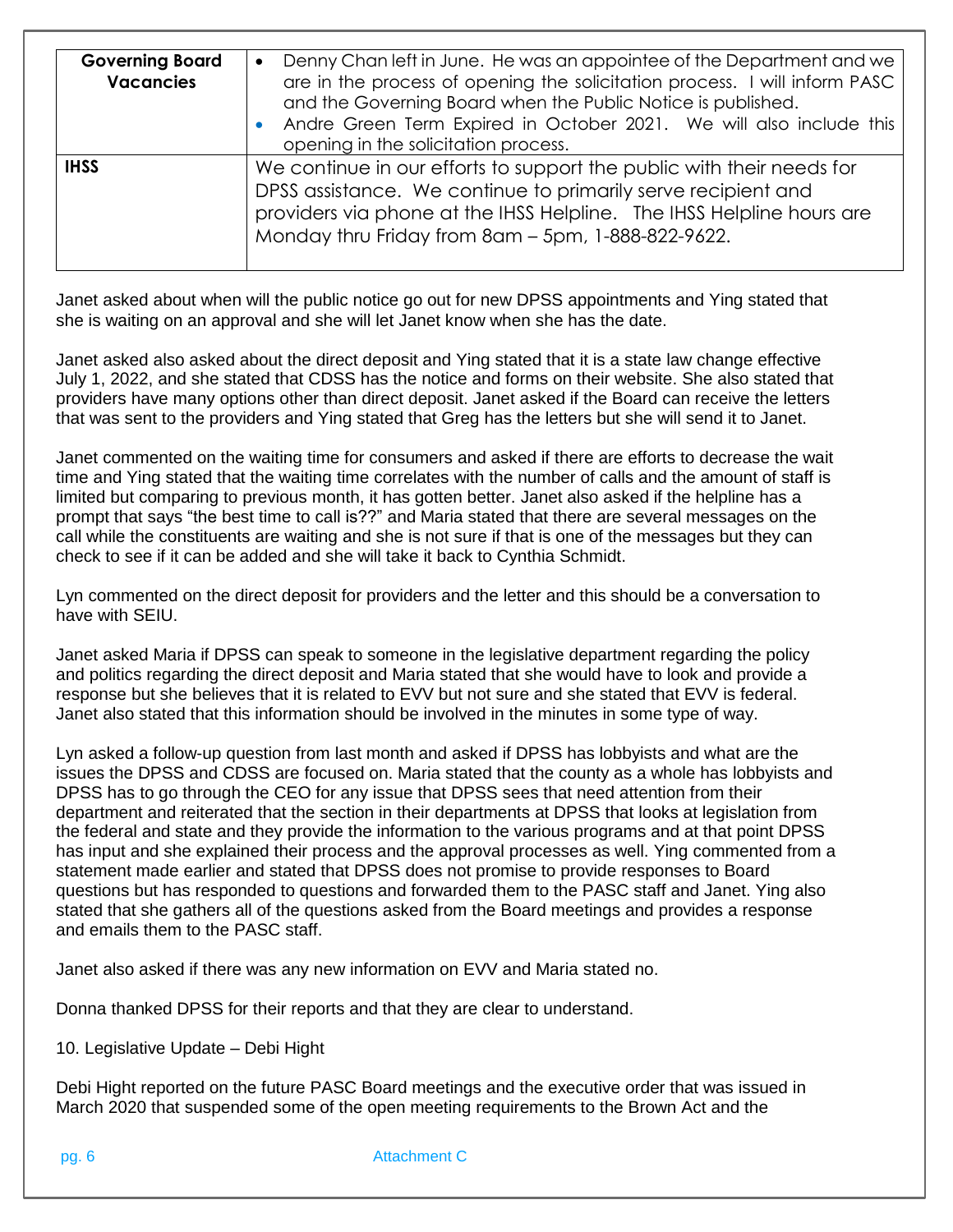executive order was to expire on June 15, 2021 but on June 11, 2021, a new executive order was issued extending the public meetings exception through September 30, 2021 until this is time, PASC will still meet via Zoom conference.

She also stated that the Kenneth Hahn Hall of Administration is still not open to the public. She also stated that October 2021 is a possible date for the next in-person meeting at the Kenneth Hahn Hall of Administration once we get that verification.

Debi also brought up a topic for next month's or the September Board meeting regarding if the Board wanted to continue to provide remote access to the public and this is what some local agencies are looking at.

Janet talked about having the PASC Board meeting in other locations other than the Kenneth Hahn Hall of Administration, does the Board need to do anything and Debi stated that if the Board wants to start by October, the Board should instruct Greg to look into it and identify the various factors and have sufficient access, the technical components in place and she reminded the Board that the Kenneth Hahn Hall of Administration is already reserved a year in advance. Janet asked if there needs to be an open discussion or a motion and Debi said she doesn't think so and it was not a specific agenda item and she recommended that it be an agenda item for the August meeting and have potential site locations in mind and create a motion if necessary. Janet also stated that brought this idea up to the Board and waiting to hear from them and asked the Board again to let her know if they have any potential locations.

Lyn commented regarding offsite locations and talked about a possible hybrid forum and remote access and that PASC has to make sure that there is access to it to be filmed for and available to for people to see and attend remotely. Debi responded and agreed and stated that those types of logistics have to be considered.

Cynde commented and stated that she thought there was a piece of legislation talking about if the majority of committees meeting in a single location, then not everyone would have to attend together and people could be remote and Debi responded and said that she has not heard of this legislation but once the Brown Act is back in place, PASC can always do a tele-conference but the requirements PASC can not get around of having to notify the public of where the meeting locations are and giving the public access to a person's site. She also stated that an emergency has to be declared either at the state or the local level to be able to go back to this form but she will keep an eye out and see if something new develops as well as she will look at CICA and CAPA's website for any information.

Debi talked about AB371 and is sponsored by the California Council for the Blind and co-sponsored by Disability Rights of California and it pertains to shared mobility devices such as, motorized scooters and e-bicycles, that are on the sidewalks obstructing pedestrian. She stated that this bill was supposed to be heard in the insurance committee on July 8<sup>th</sup>, unfortunately that meeting was cancelled, but it has already passed through the Assembly and it's in the Senate insurance committee and the Chair of that committee is Senator Susan Rubio and she's out of the 22nd district in West Covina and she described the bill and said that the Board can reach out to Senator Rubio regarding this bill. Janet added and stated that if anyone would like to reach the senator, her telephone number is 626-430-2499.

Debi commented on the state budget and said that it is going through various changes and there could be trailer bills throughout the summer. She also talked about a 7% penalty if a county IHSS MOU for county failed to reach a collective bargaining agreement and she will keep the Board on any IHSS related budget trailer bills.